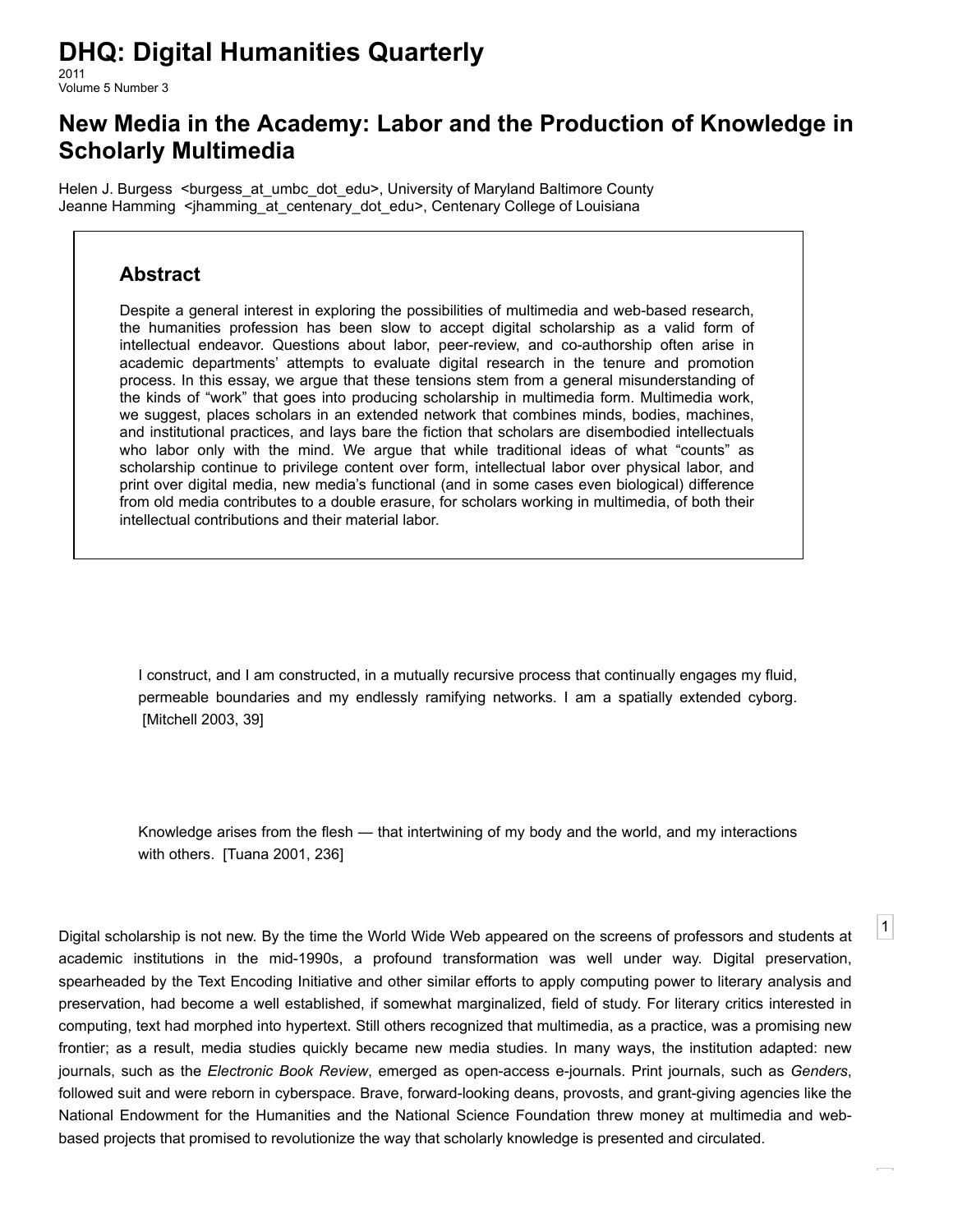<span id="page-1-0"></span>This institutional interest in exploring the possibilities for digital scholarship, after an initial flurry of activity followed by something of a hiatus, seems to be gaining impetus again. We have recently seen the establishment of new granting initiatives (such as the NEH's Digital Humanities Start-Up Grants and the ACLS Digital Innovation Fellowship Program) as well as a general "buzz" about digital scholarship epitomized by recent articles in the *Chronicle of Higher Education* and elsewhere, culminating in a standing room only panels on digital humanities at the MLA conferences of 2009 and 2010, and the awarding of the MLA's 2009 first book prize to *Mechanisms* [[Kirschenbaum 2008\]](#page-13-2), a seminal book on new media forensics. Innovative work, such as that sponsored by the Maryland Institute for Technology in the Humanities (MITH), MediaCommons, and the journal *Vectors*, is gaining ground among a growing cohort of digital scholars. Despite these promising developments over the last decade, however, academia itself has been slow to respond to the changing face of scholarly practice when it comes to issues of promotion and tenure, peer-review, funding, and faculty development, and more broadly in recognizing the emerging importance of scholarly multimedia. In this respect, academia seems to suffer from its own version of technological obsolescence, seeing the emergence of scholarly multimedia as challenging the primacy of traditional humanities scholarship.

<span id="page-1-1"></span>This article considers the historically important role that new media have played in configuring not just articulations of humanist subjectivity in general (a now well-trodden field in literary and cultural studies), but also the humanist *scholarly* subject. By placing the institutional tensions between traditional scholarly practice and new media within larger theoretical and disciplinary contexts, we can demonstrate how new media challenges the ways in which the traditional humanities scholar has been imagined as having a secure and stable position within institutionalized hierarchies of knowledge production. Furthermore, we can consider how scholarly multimedia threatens the very coherence of humanities scholarship by insisting on the re-embodiment of scholarly activity. In this respect, we hope to bring critiques of techno-scientific epistemologies coming out of new media and science studies to bear on humanities scholarship in order to follow through on Donna Haraway's call for interventions into all forms of knowledge production: "Knowledgemaking technologies, including crafting subject positions and ways of inhabiting such positions, must be made relentlessly visible and open to critical intervention" [[Haraway 2004,](#page-13-3) 236]. Our analysis will reveal the ways in which the production of scholarly multimedia has been hampered by two key obstacles: traditionalist definitions of humanities scholarship that still overwhelmingly determine the evaluation of digital works, and a narrow understanding of what the "materiality" of new media can actually come to mean. We hope to address both of these issues by foregrounding some of the material and intellectual potentialities revealed by scholarly multimedia.

## **Scholarly Multimedia: Defining an Emerging Genre**

<span id="page-1-2"></span>Scholarly multimedia in the humanities has, historically, gone by many names: digital humanities, humanities computing, and more recently new media scholarship. Each of these names points to the technological aspects of this new mode of scholarship, and thus acknowledges the vital importance of medium to scholarly activity. In literary studies, media scholarship has for the most part diverged into two basic fields of study. On the one hand, we have traditional textbased readings of innovative literary forms, usually referred to as *new media studies*. N. Katherine Halyes, among others, has pioneered this important field.<sup>[1]</sup> On the other hand, we have digital reimaginings of or interventions into preexisting text manuscripts, such as the William Blake Archive and Emily Dickinson Electronic Archives. These works are usually gathered under the title of *digital humanities* or *humanities computing*. This division between analysis of new media and digital archiving has been accompanied by an equally notable split in tenure and promotion evaluation, wherein scholarship *about* new media, in the form of single-author monographs, "counts," while multimedia projects themselves, no matter how transformative, are viewed (if the scholar is lucky) as akin to producing a somewhat gimmicky scholarly edition — i.e. the "work" is primarily viewed as reformatting rather than as "original" scholarship. The important work of digital preservation of existing texts, itself a crucial field, is more likely to be considered the province of library science than that of Literature and the Humanities.

<span id="page-1-3"></span>Spearheaded by the Electronic Literature Organization, scholars in the digital humanities are now starting to explore some of the technical and rhetorical problems of approaching and preserving "born digital" creative works — interactive Flash poems, hypertext novels, and the like — which never existed in print. But what about "born digital" *scholarship* scholarship that never had a print analog? Very few theorists have attended to this category, being mostly concerned [4](#page-1-2)

[5](#page-1-3)

[2](#page-1-0)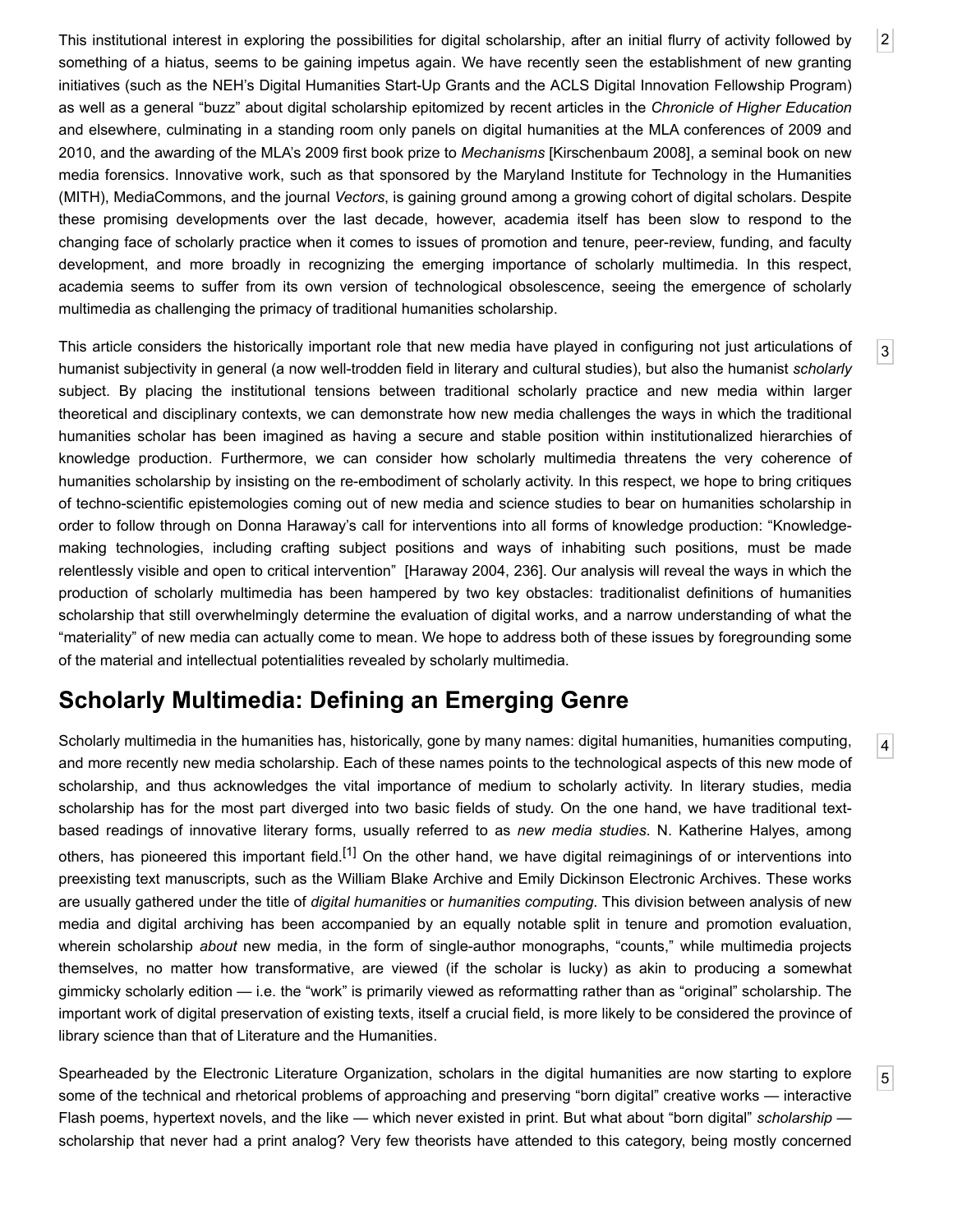with digital creative works as their object of analysis, rather than digitally rendered scholarly works. Thus the work of new media researchers in the humanities tends to get lumped into a single category rather than, as Cheryl Ball distinguishes, into the very distinct categories of scholarship rendered *in* new media and scholarship *about* new media [\[Ball 2004,](#page-12-0) 404]. Institutionally, this distinction is crucial for upcoming scholars, since much of the contention centers around *originality* of content: if the multimedia format of the work is absolutely essential to (and constitutive of) the argument it presents, where should it count — as a work of scholarship as fundamentally complex as a written monograph, or as a reworking of an existing argument (a *porting*, if you like — a term we borrow from software development practices)? Thus it is important to distinguish, as we do here, between the term *scholarly multimedia* and other terms frequently used in considerations of the role of new media in academic contexts. By scholarly multimedia we specifically mean critical scholarly works — interpretive and argumentative, as opposed to creative or archival that are produced, and in some cases performed, in multimedia form. These works represent a new rhetorical genre of scholarship that is at once both discursive and embodied, and that differs from multimedia art or hypertext fiction (as artistic and literary genres) and from multimedia as interactive storage spaces for archival materials or critical resources.

<span id="page-2-0"></span>The messy contention over how to define scholarly multimedia is symptomatic of the very old argument, played out continually in the academy, over a perceived split between form and content. Content is the essence of analysis, while form is merely the "matter" out of which it is made. But materiality matters — has always mattered — in the meaningconstitution of analysis. Digital machines, in all their undeniable physicality, confront us as a transformational tool in the same way that the printing press does. In this way, we see, from the earliest writings about the role of computers in humanities scholarship, an awareness of materiality. In the fields commonly known as "history of the book" or "print culture," critics have devoted considerable attention to the materiality and visual spatiality of the scholarly artifact – the illuminated manuscript, the Concrete poem, the hypertext novel, etc. In the analysis of the many forms new media take, [\[Drucker 2002\]](#page-12-1), [\[Hockey 2000](#page-13-4)], and [\[McGann 2004](#page-13-5)] serve as excellent examples, as does N. Katherine Hayles in her call for "media-specific analysis" and later "New Materialism," a mode of literary criticism that takes seriously the material instantiation of the text as integral to critical interpretation ([[Hayles 2002,](#page-13-6) 29]; [[Hayles 2005,](#page-13-7) 142]). Critics have also attended to the body of the reader as an important locus of materiality, arguing, as Mark Hansen does, that readers engaged with new media experience the text/artifact in an embodied, post-representationalist way; that is to say, new media produces in the user/reader "affects" that cannot be separated from material embodiment [[Hansen 2006,](#page-13-8) 223]. But the importance of the material conditions of multimedia *production*, i.e. the embodied and materially-mediated work of the digital author has remained drastically under-theorized.

[6](#page-2-0)

[7](#page-2-1)

[8](#page-2-2)

[9](#page-2-3)

<span id="page-2-1"></span>Our goal here is to extend the discourse of new media criticism by addressing specifically the materiality of scholarly production, both in print and multimedia form. That is, we hope to attend not only to the bodies of the text and the user/reader, but also to the bodies of the authors/engineers and to the material aspects of scholarly activity itself. Crucially, we want to focus on the material and embodied aspects of multimedia production, rather than simply the rhetorical arrangements or rearrangements of information that are so often considered the primary labor of multimedia authoring. In this mode, it is important to distinguish between material labor and embodied labor.

<span id="page-2-2"></span>For us, *material labor* is a broad term encompassing both physical movement and the kinds of "material" actions necessary to provide an infrastructure for digital media. On an immediate level, these actions can be thought of as a nodal network of bodies and machines in which machines *combine with* humans to perform tasks: the manipulation of software packages, the shooting and compression of video, the recording and recasting of audio. In addition, we have the even wider infrastructural support necessary for producing such media objects: the institutional search for grants, the subvention of copyright clearances, the securing of financial support for and mentoring of graduate students, and technical assistance provided by, variously, presses, contract programmers, videographers, and animators.

<span id="page-2-3"></span>By *embodied labor*, more narrowly, we mean the physical actions (often disciplined by machinic interactions) that go into interacting with machines — the focusing of the eye on the screen, the repetitive hand movement, the response of the ear to input, and the performative bodily movements when interacting with machines as physical objects. This distinction will be crucial when we come later in the article to a discussion of the most radical forms of scholarly multimedia currently being conducted in the academy — performative scholarship.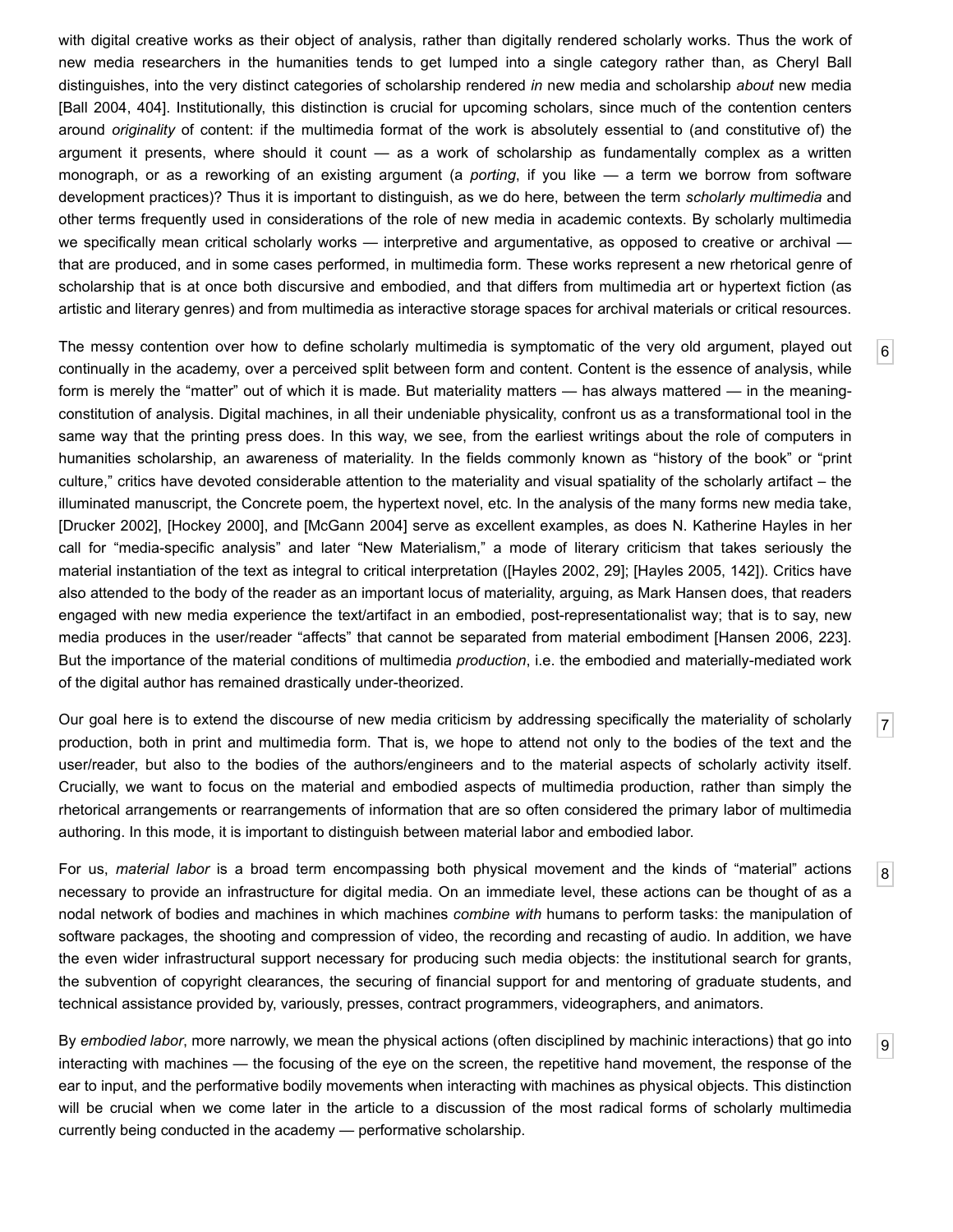## **Purification and the Problem of Material Rhetorics**

<span id="page-3-0"></span>A host of binary oppositions emerges when we reflect on the unusual space scholarly multimedia occupies within the academy, particularly within the humanities: content versus form, information versus materiality, multimedia versus print, collaboration versus single-authorship, nodal or networked "writing" versus linear academic prose, word versus image, and so on. These binaries are often cited as arguments for the line we draw between print and new media as well as between intellectual labor (often seen as pure information) and bodily labor (often rendered transparent) in the process of producing scholarly works. But such binaries are by no means sustainable, and lead to a proliferation of hybrids, in the Latourian sense, as the labor practices of academics who work in multimedia have become more and more visible as embodied material practices.

[10](#page-3-0)

[11](#page-3-1)

[12](#page-3-2)

[13](#page-3-3)

<span id="page-3-1"></span>In Bruno Latour's articulation of the modern constitution, he offers *purification* as a term to describe the institutional practice of vigorously separating the domain of the social from the domain of nature. But this practice of purification is met with resistance as there continue to arise objects (and by extension practices) that refuse to be easily contained within one or the other of these purified domains. Modernity attempts to subsume such unrulqy "quasi-objects" or hybrids by characterizing them as "a mixture of two pure forms," so that rather than tearing at the fabric of modernity's [stable ontology, they reinforce the purified domains of the material and the social that constitute modernity \[Latour](#page-13-9) 1993, 78]. The consequence of this dual process of purification and mediation (Latour also calls this mixing of domains "translation") is a frustration with modern philosophy's incapacity to account for the proliferation of hybrids other than by resorting to a pernicious relativism at the expense of more nuanced accounts of the relationship between materiality and cultural productions. Within the academy we see these processes of purification and mediation at work, producing and maintaining the distinction between intellectual labor and material labor, both of which are essential to multimedia production.

<span id="page-3-2"></span>The distinction between intellectual and material labor is pervasive throughout scholarly criticism and evaluation of media forms. But usually these oppositions amount to a debate over genre in terms of *rhetorical* construction, rather than its material conditions. In addition, any discussion of scholarly activities in multimedia format are usually elided in favor of literary texts, which can be safely analyzed using traditional tools of critical analysis. Thus early criticism of hypertext, for example, focuses on its rhetorical difference as a reading and writing practice. However, critics of this early celebration of hypertext generally point out the ways that print conventions have *always* been associative, nonlinear, and intertextual, citing footnoting and indexing as examples of the always already hypertextual nature of print. Richard Grusin, for one, demonstrates how ascribing revolutionary qualities to electronic writing is tantamount to a technological fallacy whereby we ascribe agency to technology itself rather than attending to the ways in which writing is always produced in particular historical, social, and technological contexts. In this way, he asserts, rather paradoxically, that electronic authorship is the same as print authorship only different: "To then imagine that current technologies of (and like) writing are destabilized by pointing out that they have histories is only to suggest that since things used to be different, they could be again" [\[Grusin 1996](#page-12-2), 52].

<span id="page-3-3"></span>Some attempts have been made to reintroduce the material world into new media texts. In a reexamination of literary "cybertexts," for example, [[Aarseth 1997](#page-12-3)] attempts to reconcile the "new/old" contradiction pervasive in media criticism. Aarseth's project, he claims, is to create a space within literary theory that can account for new media technologies. At the same time, however, Aarseth dismisses new media technologies as "not important in themselves" in order to favor a reader/user-centered approach to cybertext that disregards media-specific rhetorics and aesthetics, both of which, implies Aarseth, are superficial: "The ideological forces surrounding new technology produce a rhetoric of novelty, differentiation, and freedom that works to obscure the more profound structural kinships between superficially heterogeneous media" [[Aarseth 1997,](#page-12-3) 14]. By focusing on the role of the reader in the construction of meaning, regardless of the medium in which meaning is delivered, and by redefining writing itself as a "material machine" (and therefore only superficially different from new media) Aarseth dismisses arguments for cybertexts' newness as being premised on extraneous distinctions [\[Aarseth 1997](#page-12-3), 18–24]. In this way, Aarseth levels the field between digital and nondigital literary objects and redefines *cybertext*, not in material or technological terms, but as "a *perspective* on all forms of textuality" [[Aarseth 1997,](#page-12-3) 18]. This view fails, however, to account for actual material and technical differences between media, as well as the material-social differences (i.e. in the skills and knowledges required to produce such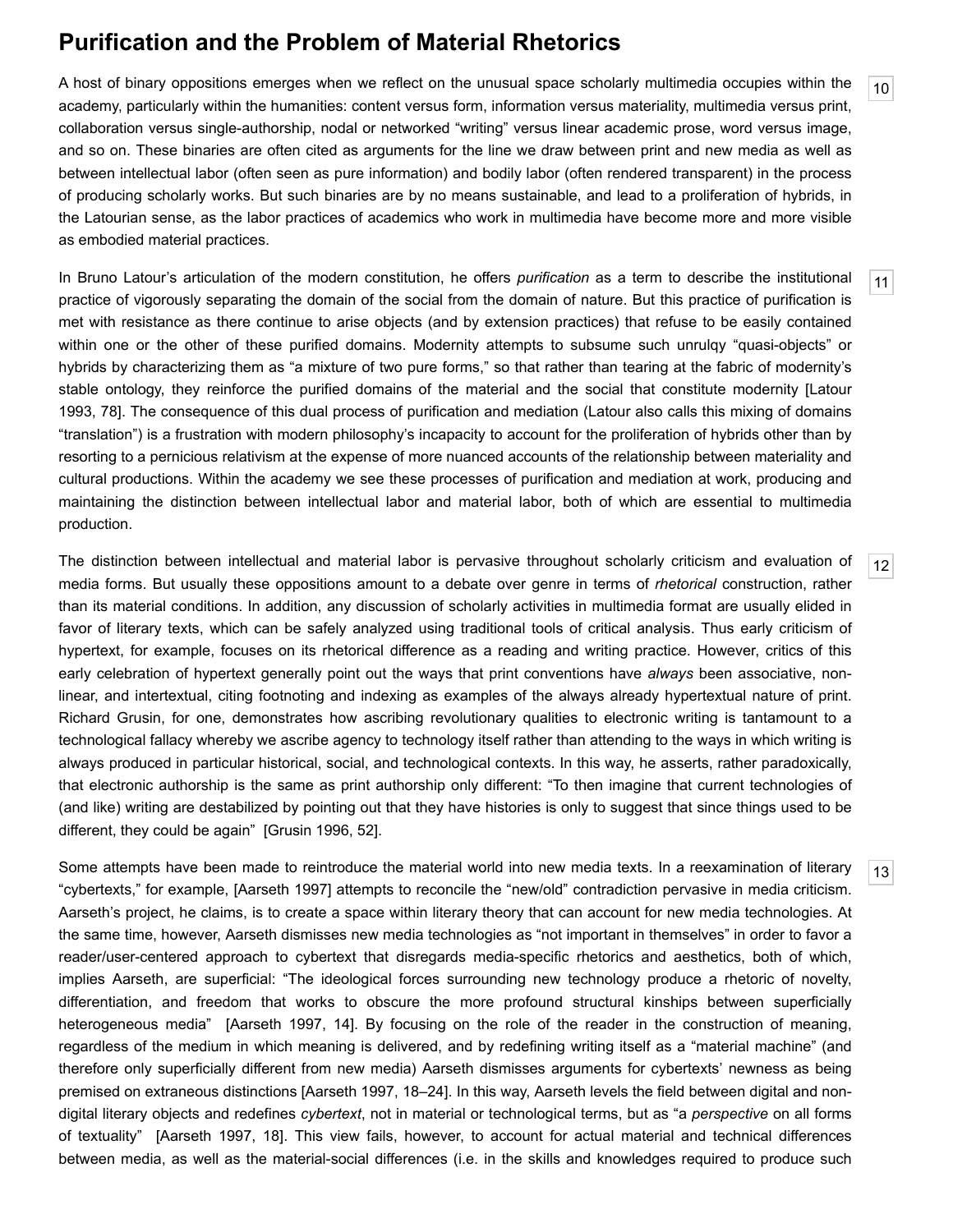works) that necessitate a more nuanced account of new media as facilitating new rhetorical modes.

<span id="page-4-0"></span>More recent criticism has begun to grapple with the idea of media writing as a practice that is embedded in *both* rhetorical and material networks of machine and institution. Mary Hocks and Michelle Kendrick consider the "modern constitution" in terms of the purifying impulses that "dichotomize our experiences with visual and verbal communication systems" [\[Hocks & Kendrick 2003,](#page-13-10) 3]. The binary that emerges within the humanities between word and image points to a larger constitutional dichotomy between old modes of scholarly practice and new modes. This dichotomy, often described in critical discourse as a contest among media $^{[2]}$  $^{[2]}$  $^{[2]}$ , produces two contradictory purification narratives, the first being overstated claims of new media's radical newness and the second being claims of its radical sameness. Early enthusiasts of hypertext, Michelle Kendrick points out, have claimed that electronic writing, by embedding technologically associative structures in a non-linear way, function more like the natural human brain than the artificial medium of print. In this way, hypertext enthusiasts have claimed that new media "truly reveals the subject, for it enacts the patterns of cognition in the human mind[…]" [[Kendrick 2001](#page-13-11), 233]. Such claims, Kendrick writes, rely on the notion [that the subject of writing in print culture has been rendered obsolete by the emergence of new media \[Kendrick](#page-13-11) 2001, 233].

<span id="page-4-1"></span>This ongoing debate about new media's functional (and in some cases even biological) difference from old media contributes to a double erasure, for scholars working in multimedia, of both their intellectual contributions and their material labor. If multimedia is regarded as no different from other scholarly forms, the complex labor practices and new knowledges required to produce scholarly works of multimedia, such as interface design, coding, video production, hardware support, institutional interactions and so on, may be devalued to the extent that they are seen more as service (akin to maintaining a department's computer lab or website) or not seen as meaningful scholarly activity at all. This leads to the reduction of scholarly multimedia to the status of "unacademic," suggesting that it is somehow less intellectually significant than "equivalent" works produced in print because the differences between media are "superficial." Here we find ourselves in a bind similar to the "old/new" argument. On the one hand, if we claim that digital scholarship is old scholarship translated to a new format, we elide the ways in which multimedia fundamentally changes scholarly argument; on the other hand, if we regard multimedia as radically other to scholarly production (i.e. "new"), the intellectual and rhetorical expertise of multimedia authors/engineers may also be discredited insofar as they are working in a medium not recognized within the institution as scholarly enough. Furthermore, as a consequence of casting academic labor practices in these ways, the material practices of *all* scholarship are erased, as traditional scholarship is purified as a solely intellectual act. Narratives of purification that dictate which scholarly practices count as intellectually significant and which don't foreclose the possibility of accounting for multimedia as a viable scholarly activity and limit our understanding of how scholarly activity more generally is socially and technologically constructed.

#### **Old Media and New Media: The Problem of (Scholarly) Humanism**

<span id="page-4-2"></span>The emergence within the academy of scholarly multimedia as a new rhetorical genre is certainly not the first time that technological change has prompted anxious reconsiderations of humanism. Rather, it exists as one localized example of an ongoing concern about the status of the human in relation to technology. In *Gramophone, Film, Typewriter*, Friedrich A. Kittler argues that media threaten, indeed have always threatened, to render the liberal humanist (and by extension, we would argue, the humanist scholar) obsolete [[Kittler 1999](#page-13-12)]. According to Kittler, prior to the invention of devices such as the phonograph that could record sound waves, writing was imagined as the only means to transmit the voice of the author. In this respect, the voice of the author, as it was imagined by readers, functioned as a kind of "fictitious elevated phallus born from the alphabet" [\[Kittler 1999,](#page-13-12) 70]. With early recording devices, the modern engineer was able to capture the waves of human vocalizations and could thus reproduce this "fictitious phallus" technologically, calling into question the purity of the phallic voice. Kittler elaborates on this in his discussion of Rilke in which Rilke describes phonographic emanations as "primal sounds." In other words, phonographic recordings, which seem to capture the human voice "as it really is," offered the illusion of primacy (immediacy) and in this way appear to outperform the written word:

With the demise of writing's storage monopoly comes to an end a love that was not only one of literature's many possible subjects but also its very own media technology: since 1800 perfectly [16](#page-4-2)

[14](#page-4-0)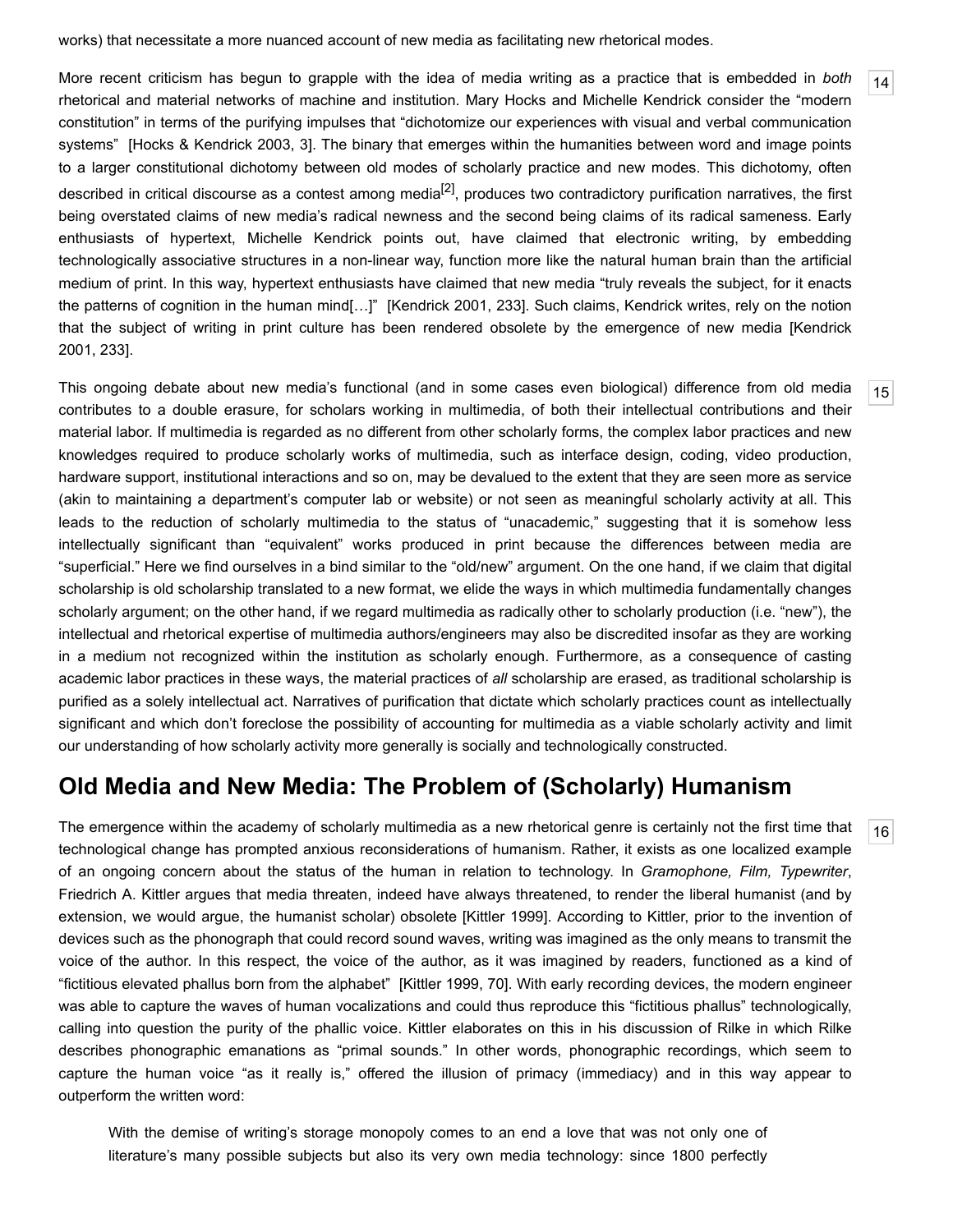alphabetized female readers have been able to endow letters with a beloved voice. But tracing primal sounds has, as Rilke put it, nothing to do with "the presence of mind and grace of love". [\[Kittler 1999,](#page-13-12) 70]

In this passage, we see a crucial split between mind and body take shape: "machines have taken over the function of the central nervous system" [[Kittler 1999](#page-13-12), 51]. Machines are primal and embodied and therefore threaten the subject of writing. Suddenly, with the emerging importance of the machine engineer, there is the capacity for writing without a subject-author, and so the role of the subject-author is no longer entirely stable. One important consequence of machines taking over the function of the central nervous system is that, for the first time, memory suqpersedes "spirit" as the imminent characteristic of subjectivity, yet memory is no longer solely the domain of the mind or brain. It can also be scratched on surfaces. Memory has now been externalized by media technologies. The consequence of this externalization of memory, Kittler argues rather dramatically, is that "Media render Man[…]superfluous[…]The fictional elevated phallus shrivels up[…]the engineer has finally beaten the author" [\[Kittler 1999,](#page-13-12) 78]. As Kittler's historical analysis reveals, this perceived contest between media technologies (captured here through the figure of the engineer) and the liberal humanist subject-as-author (presumed here to be male or at least to possess the phallus) is ongoing. More interestingly, we see this contest structured around yet another series of dichotomous relations: author versus engineer, soul versus memory, writing versus recording, humanities (e.g. the poetry of Rilke) versus science and technology (e.g. phonographic recordings), and ultimately, mind versus body.<sup>[\[3\]](#page-12-4)</sup>

<span id="page-5-0"></span>In "The Condition of Virtuality" [\[Hayles 1999a](#page-13-13)] and *How We Became Posthuman* [[Hayles 1999b](#page-13-14)], N. Katherine Hayles' offers a similar narrative of the emergence of the tension between mind and body, which she casts as a tension between virtuality and materiality. As a result of post-World War II scientific discoveries (namely, DNA and genetic code) we (meaning Westerners) have experienced a paradigm shift in the ways we imaginCe the "self." Whereas prior to these discoveries we imagined the material body and the "self." as a unified, self-identical whole (this is what Hayles calls humanism), in the post-DNA age the body is re-imagined as a container or husk for the self, which is itself reimagined as an informational pattern produced by and through genetic code. Hence, writes Hayles, we see the emergence of a posthuman dialectic — information versus materiality — where the former trumps the latter as the root cause of the (illusion of the) liberal humanist subject. "A defining characteristic of the present cultural moment," Hayles writes, "is the belief that information can circulate unchanged among different material substrates" [\[Hayles 1999b,](#page-13-14) 1]. The body, in such a posthuman arrangement, becomes the "original prosthesis" [\[Hayles 1999b,](#page-13-14) 1]. This ongoing tension between materiality and informatics contributes to our understanding of how we in the academy think about multimedia in relation to other, more "legitimized" modes of scholarly practice. For one, the materiality of multimedia scholarship is constantly under erasure insofar as we imagine that the heart of any scholarly work (the intellectual part) is purely "informational," as if, like Athena, it springs forth from the scholar's mind and takes up residency inside the book or article or machine. Hayles, drawing on Richard Doyle, calls it an "impossible inversion," where the informational [pattern or code is imagined as actually producing the thing on which the pattern nonetheless depends \[Hayles](#page-13-14) 1999b, 293].

<span id="page-5-1"></span>In the case of humanities scholarship and the methods by which we evaluate and validate research practices, Hayles' "impossible inversion" surfaces as a practice of purification wherein the embodied or material aspects of scholarly work are rendered secondary to (rather than constitutive of) scholarly argument. We imagine that the intellectual content of scholarship pre-exists its material enactment. Deborah Lines Andersen, in her introduction to *Digital Scholarship in the Tenure, Promotion, and Review Process*, reiterates this view:

The critical issue in academe is what one does with what one has. It is the act of creation that defines the digital scholar. Tools such as computers and software programs are critical to this creation, but they are only the means to this end. [\[Andersen 2004](#page-12-5), 3]

While *Digital Scholarship* is a valuable and ground-breaking discussion of the institutional problems faced by those working in multimedia, Andersen's attempt to define digital scholarship as independent from the medium in which it is produced tends to undermine her argument for the value of digital work. We should be mindful, then, of Hayles' criticism of similar virtualist accounts that disregard the material substrates upon which informational patterns depend. Perhaps

[18](#page-5-1)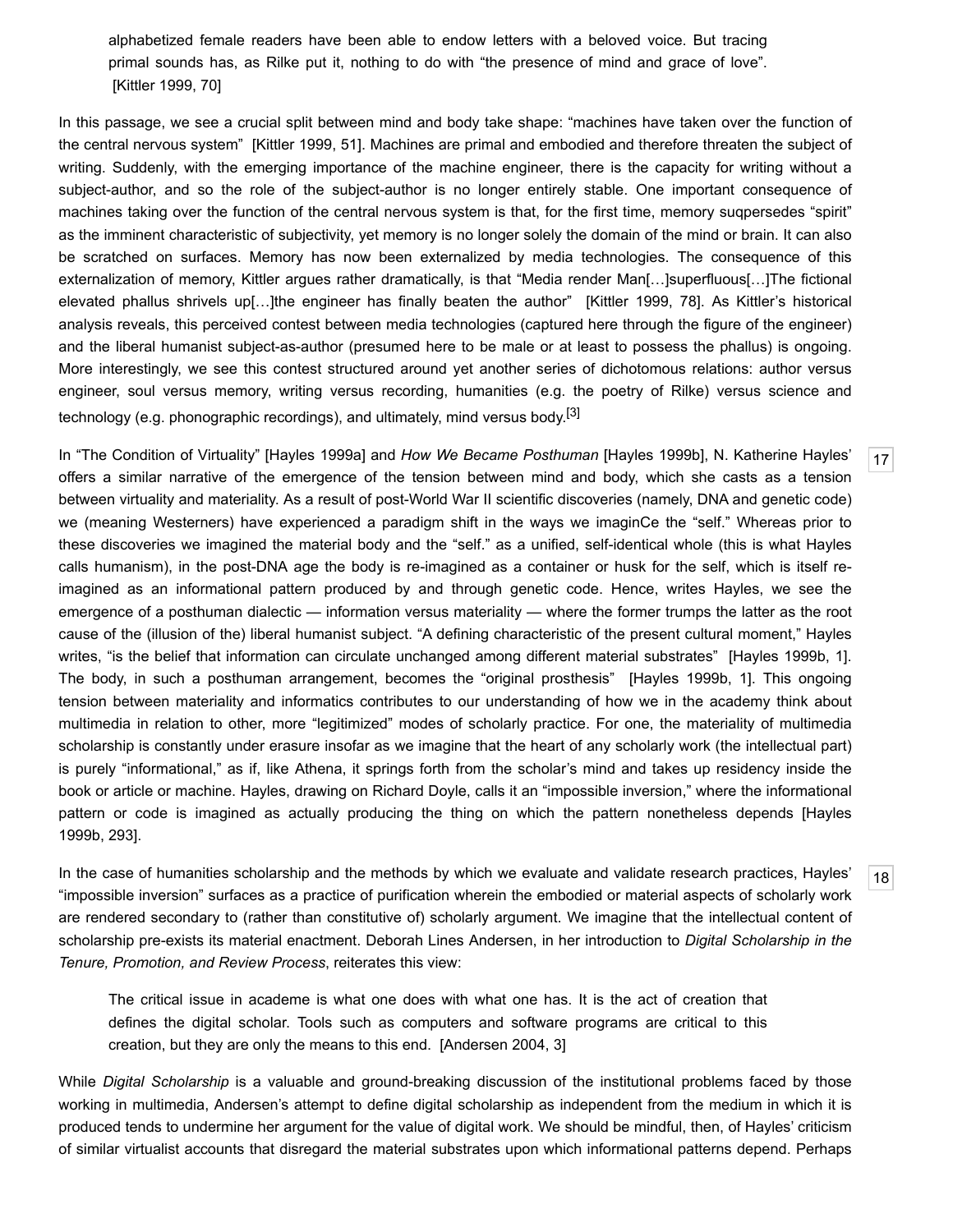understandably, given its computational origins, Andersen sees digital scholarship as better suited to natural or social sciences where research tends to be presented graphically (for example, in the form of maps or charts) or quantitatively. She does her best to argue for the application of these existing strengths to a wider range of cultural materials.

Arts, languages, literature, philosophy, and religion have not naturally embraced digital scholarship in the ways exhibited by scientists and social scientists. There are a variety of very good reasons for this resistance. Foremost among these reasons is the type of material humanists study. Diaries, plays, music scores, novels, paintings, religious works, and philosophical treatises, to name a few, do not lend themselves to quantification. [\[Andersen 2004](#page-12-5), 9]

Along with arts, languages, literature, philosophy, and religion, we might add film studies, visual culture, cultural studies, science studies, and new media, all of which lend themselves quite well to scholarly analyses using multimedia precisely because they are not constrained by the purely textual.

[19](#page-6-0)

[20](#page-6-1)

<span id="page-6-0"></span>More to the point, this view fails to account for versions of scholarly multimedia, particularly within the humanities, that do *more* than facilitate textual or rhetorical analyses of print literature or art objects through the use of a computer. In part, Andersen's restrictive view of digital scholarship within the humanities stems from an historically narrow understanding of the diversity of humanities research as fundamentally ancillary to the text, rather than transformative. Certainly Andersen is not alone in her assumptions about the meaning of digital scholarship within the humanities, nor is such an argument without value for the crucial scholarship of digital annotation, translation and preservation. Again, [\[Hockey 2000\]](#page-13-4), [[Drucker 2002\]](#page-12-1), and [[McGann 2004\]](#page-13-5) are among those who imagine media technologies as useful to humanities scholars insofar as they facilitate the capturing, cataloging, and indexing of "electronic texts," and rightly so [\[Hockey 2000,](#page-13-4) 1]. And while we recognize the crucial value in this practical application of technology, we resist the argument that electronic archival work offers a totalizing view of the possibilities offered by digital humanities. Such a limiting perspective reveals precisely the sort of virtualism that, as Hayles points out, relies on the unusual notion that information can exist independently of its medium:

The illusion that information is separate from materiality leads not only to a dangerous split between information and meaning but also to a flattening of the space of theoretical inquiry. If we accept that the materiality of the world is immaterial to our concerns, we are likely to miss the very complexities that theory at its best tries to excavate and understand. [\[Hayles 1999a](#page-13-13), 30]

This passage from Hayles bolsters her claim that literature *itself* is undergoing a revolution as a result of digital technologies and that, as literary critics, we must confront these changes by incorporating an awareness of a text's materiality into our analyses. We would extend this argument to suggest that the very practices of literary and cultural analysis are undergoing a parallel revolution and that we must also confront these changes and embrace the full potential of multimedia as a rich, complex scholarly medium.

### **How Scholarly Media Restructure Intellectual Work**

<span id="page-6-1"></span>All of these discussions, from the early hypertextual emphasis on the newness of multimedia, through critiques of this newness in favor of a continuation of existing textual practices through to, finally, the important recognition of the material embeddedness of media that must accompany any evaluation of what it means to be a digital humanist, present a trajectory of media criticism that moves us closer and closer to a recognition of the crucial *materiality* of digital rhetorics. From this trajectory, we can begin to formulate a true manifesto for digital scholarship. If we are to argue for the value of multimedia work in the academic milieu, we must confront the physicality of rhetorical practices themselves. On the most physical level: what can we make, given the material constraints of the machines we work with? And on the rhetorical level: what can we argue (or not argue) given the structures we're given to work with (software packages, database design) which are themselves constrained by issues of memory storage, drive and processing speed? But most importantly: why and how does the academy seek to constantly devalue the work we do as multimedia scholars by casting it as instrumental practices of rhetorical and material labor, rather than the intellectual practices of analysis and criticism – and what can we do about this perception?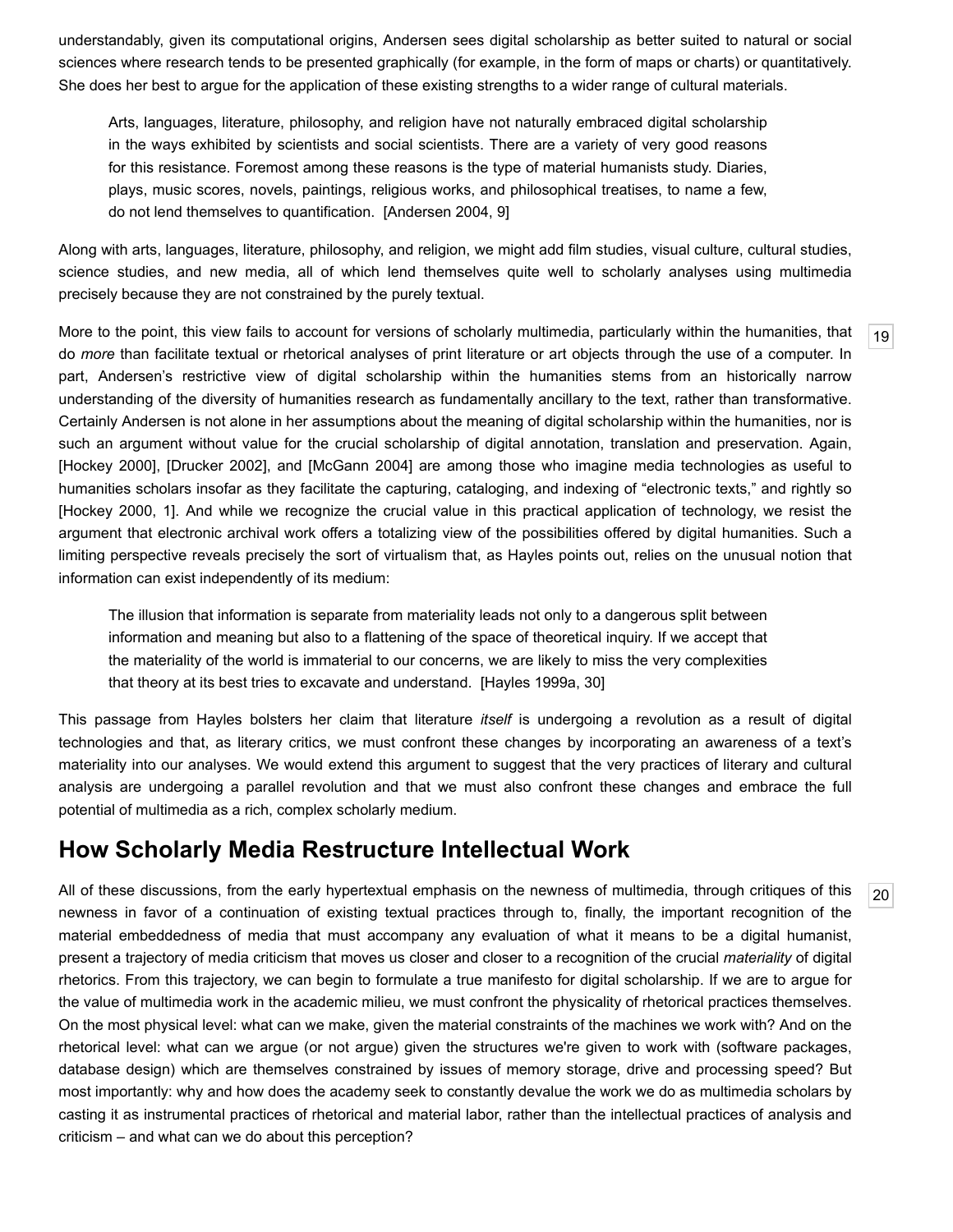<span id="page-7-0"></span>Addressing these important issues requires, first, that we break open our understanding of what scholarly multimedia is and can become. Andersen's primary example of digital humanities scholarship consists of digitizing Jane Austen's work in its entirety in order to perform database queries of main characters. As Andersen points out, this is hardly an appropriate or efficient scholarly use of computing technology. But then again, computer assisted textual analysis, while valuable, is not the only role computing plays within the humanities, and such a view ignores recent (and not so recent) forays into argument-driven scholarly multimedia, notably a number of academic presses who have experimented with publishing original works of scholarship in laserdisc, CD-ROM, and DVD-Rom format.<sup>[4]</sup> In terms of rhetorical strategies, the significance of these works is their contribution to humanities knowledge where the contribution itself exists as medium-dependent and cannot simply be reduced to acts of digital archiving or remediations of a pre-existing scholarly book. On a more basic level, the materiality of these works — both in terms of production and delivery in tangible format — leads us to consider the immense technical labor involved in producing scholarly multimedia.

<span id="page-7-1"></span>It is important to note that one of the chief characteristics of the above titles is that they are "published" in tangible form — CD-ROM, DVD-ROM or laserdisc — and thus at least benefit from the fetishization so readily apparent in the academy of the print document as a physical form. More recent works in multimedia (mostly web-based works) confound even this basic understanding of what constitutes a "text." Roderick Coover's *Voyage Into the Unknown* [\[Coover 2008\]](#page-12-7), an "interactive documentary" about John Wesley Powell's journey down the Colorado River in 1869, consists of tagged maps, first-and third-person narratives and analyses, and invites readers to integrate all these modes into thesir own "journey." Additionally, we must account for the many non-"publishable" but infrastructural multimedia projects proliferating in the community: the development of authoring software such as if:Book's SOPHIE and Juan B. Gutierrez' *Literatronic*; the CommentPress project supported by MediaCommons; and the open peer-review model pioneered by Noah Wardrip-Fruin for his book *Expressive Processing* [[Wardrip-Fruin 2009\]](#page-14-0). Evaluating these works as scholarly activity has proven difficult in an academy so wedded to the physical artifact as indicative of "real" scholarship.

<span id="page-7-2"></span>Finally, digital scholarship can take on radical, literally physical forms. To take as one case in point, consider Marcel O'Gorman's *Dreadmill* [\[O'Gorman 2005\]](#page-13-15). Described as "Critique, Performance, Installation, Education," this unruly hybrid of art performance, argument and exposition is by far one of the most provocative examples to date of a reembodiment of humanities scholarship. While running on a treadmill that generates a multimedia display, O'Gorman critiques our culture's increasing denial of the body and our increasingly sedentary lifestyles. He delivers a smart, theoretically informed presentation about the relationships between technology, death, violence, mobility, consumerism, corporeality, disability, and even nationality and national borders. The entire performance lasts about one hour.

[23](#page-7-2)

[21](#page-7-0)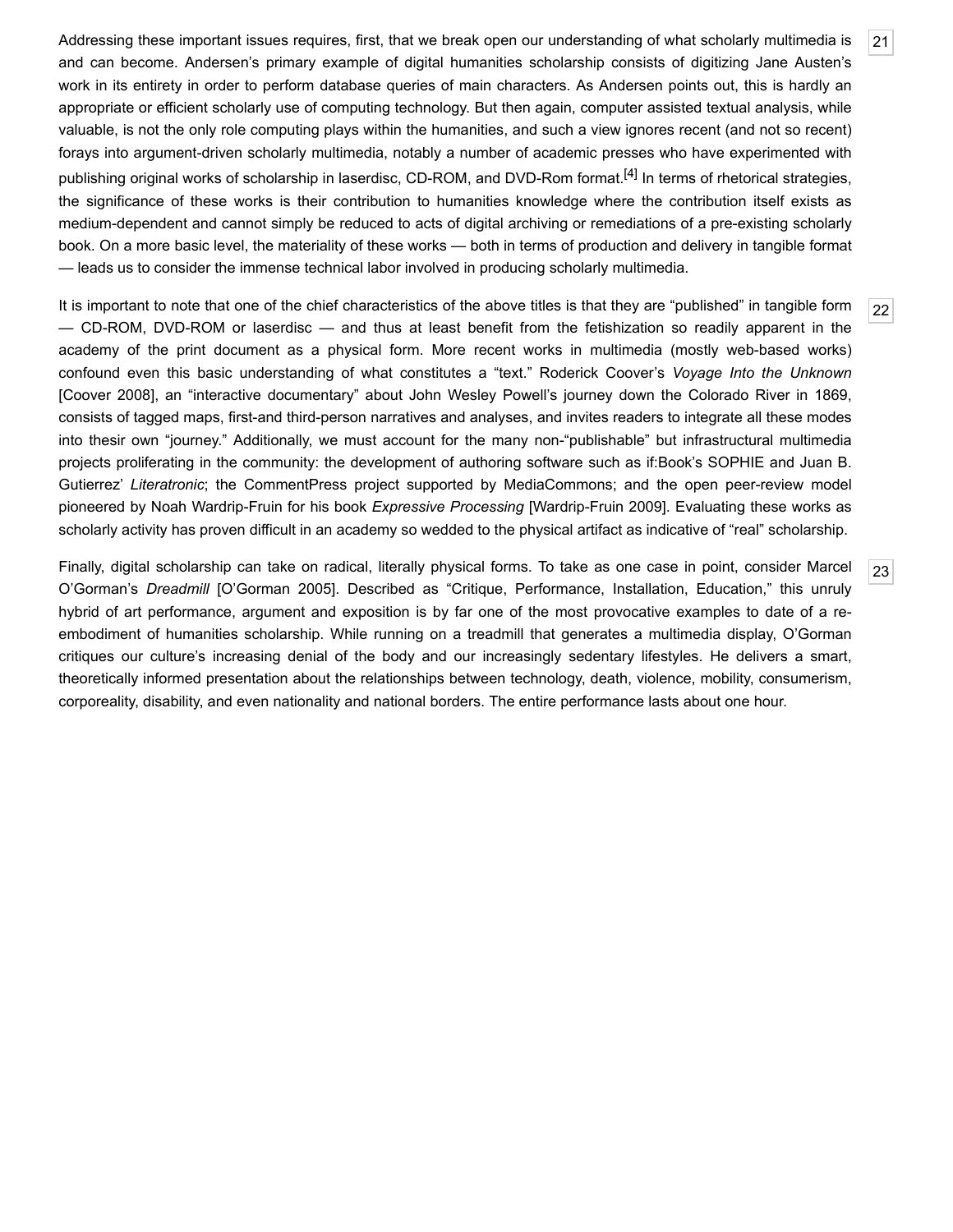

**Figure 1.** Marcel O'Gorman performing *Dreadmill*, 2005.

<span id="page-8-0"></span>How might such a performance be classified as a work of scholarship? It isn't "publishable" in any traditional sense, though the ideas are sophisticated enough in that respect. Most troubling, to the academy, is the fact that it would be impossible to disentangle the content of *Dreadmill* from its delivery medium — its dynamic presentation. It is certainly more than a conference presentation. And while O'Gorman is an artist among other things, *Dreadmill* isn't easily classified as an art installation. For one, unlike other somewhat famous "body artists" like Stelarc, *Dreadmill* is not just about manipulating the body in visually provocative or sensual ways. While running, O'Gorman delivers a thesis-driven academic argument. He cites Nietzsche, Kittler, Virilio, Haraway, Ernest Becker, among other scholars. In all aspects, *Dreadmill* represents a new frontier in reimagining humanities scholarship. It also foregrounds the roles of both multimedia and physical bodies in the practice of humanities scholarship where the stakes of that scholarship are no less than (bodily) death and (intellectual) obsolescence.

<span id="page-8-1"></span>Jay David Bolter has suggested that theoretically informed multimedia performances such as O'Gorman's *Dreadmill* are often the products of new media artists and thus are only tangentially related to the academy [[Bolter & Grusin 2000](#page-12-8), 24]. He points this out in order to argue that a key dichotomy that takes shape within the academy is that of theory versus practice (which, of course, is another deployment of the mind/body dichotomy). While this divide between theory and practice may have been clearly in place in the past, performative scholarship such as O'Gorman's threatens the integrity of precisely such a divide. O'Gorman's status as an academic as well as new media artist is well established; he has been a tenured Associate Professor of English at the University of Detroit Mercy; he is now in the Department of English at the University of Waterloo, where he also directs the [Critical Media Lab](http://criticalmedia.uwaterloo.ca/). In other words, as both a multimedia performance artist and scholar, O'Gorman embodies a new kind of academic professional — a cyborg scholar — who answers Bolter's call, that "media theory engage with the practice of digital media" [\[Bolter & Grusin 2000,](#page-12-8) 25]. O'Gorman demonstrates the kind of hybrid scholarship possible in our current digital age, in which the tools available to humanities scholars extend far beyond the textual to include the material, the technical, and the rhetorical (not to be confused with the textual). Gregory VanHoosier-Carey and Ellen Strain, practitioners of scholarly multimedia themselves, frame these new potentialities offered by new media in terms of interface design which they site as an often invisible locus of rhetoric praxis. Interface design, they argue, creates "architected meaning, an arena within which the demonstration of humanities methodologies can take on a dynamic form" [\[Strain & VanHoosier-Carey 2003](#page-13-16), 259].

[24](#page-8-0)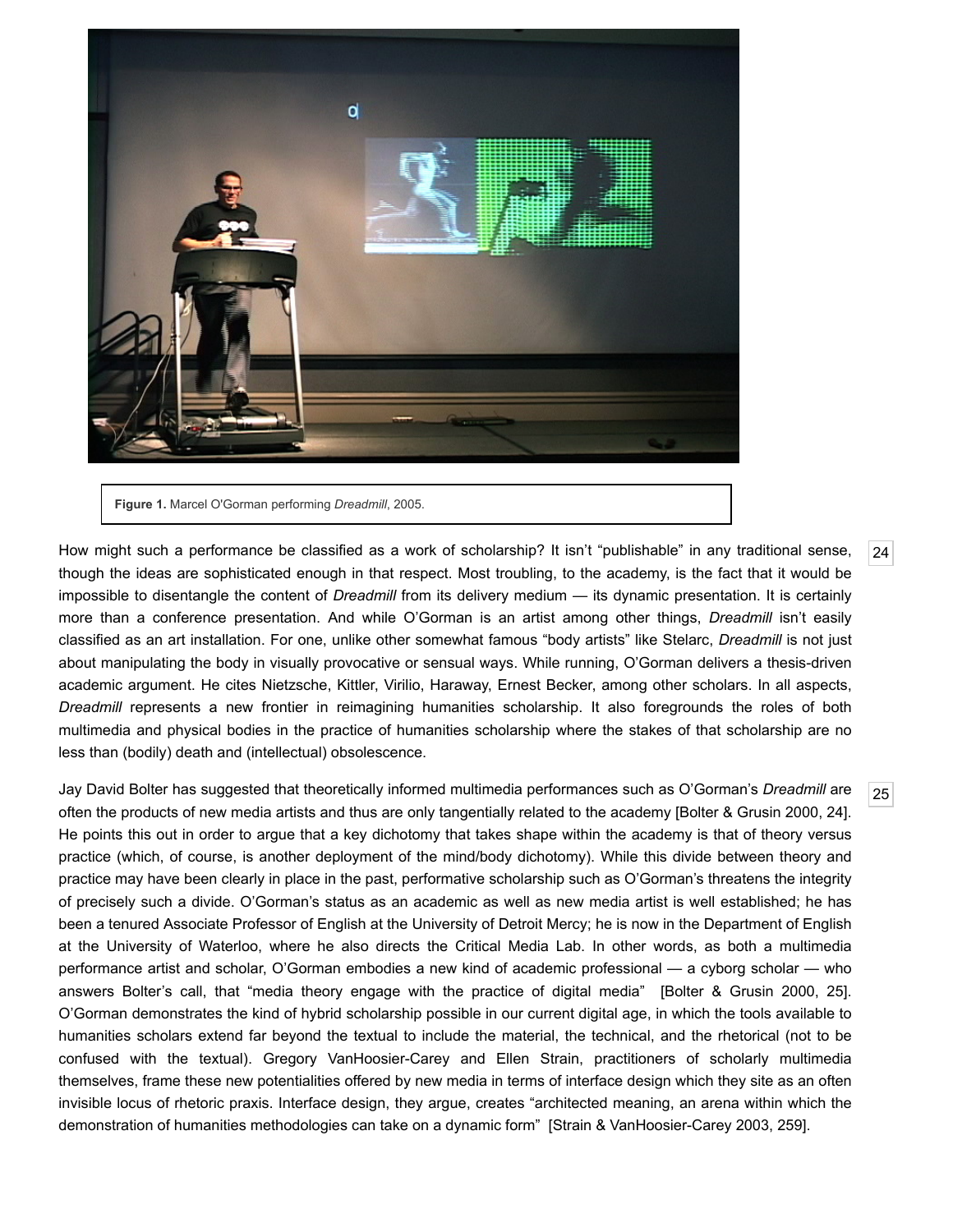#### **"Selling" New Media: the Problem of Genre and Tenure**

<span id="page-9-0"></span>Confusion within the institution over how to categorize and evaluate scholarly multimedia often amounts to a tension between "the application of digital scholarship" *to* research, to quote Andersen, as opposed to doing digital scholarship as research [[Andersen 2004,](#page-12-5) 11]. This tension seems symptomatic of a larger problem within the institution to reckon with the emergence of new media, particularly at the level of promotion and tenure where the traditional model of humanities scholarship as intellectual labor dominates. According to this traditional model, a scholarly publication in an online journal, even if the writing itself was performed on a word processor, "counts" as digital scholarship primarily because it can be easily be measured according to traditional print standards: is the journal peer-reviewed? Does the journal have a reputation of being intellectually rigorous? While such online publications, which have significant merit in their own right, are in the practical sense digital, they don't necessarily depart significantly from print-based journals. Nonetheless, e-journal articles are often devalued for the simple reason that they do not appear in print form.<sup>[5]</sup> By relying on this older and, frankly, obsolete model for defining and evaluating scholarship, we continue to privilege content over form, intellectual labor over physical labor, and print over digital media.

<span id="page-9-1"></span>Scholars working in multimedia have been forced to reckon with this problem and must continue to engage with fundamentally conservative analogies to argue for the scholarly merit of the project. The first project in Penn Press' *Mariner10* series, *Red Planet* [\[Markley et al. 2001\]](#page-13-17), led by Robert Markley (at some professional risk) had to be "pitched" to presses, granting agencies, and fellow colleagues as a multimedia version of a scholarly book. The argument necessary to secure publication and scholarly credibility even took the form of equating the storage capacity of a DVD-ROM to the thickness of a book: "This storage capacity means that a DVD-ROM can hold several hours of high-resolution video, the equivalent of a book ninety feet thick…" [[Burgess et al. 2003,](#page-12-10) 67–68]. While describing the project in terms of such an equivalence seemed a necessary step at the time to gain entrance into the humanities scholarly canon in a way that would "matter," especially for collaborators who were untenured or still in graduate school, such a decision would also force the project's authors to reconsider the implications of such a choice in terms of the politics of remediation. Were the authors really challenging the conventions of humanities scholarship by producing such a work of multimedia, or were they hampered by old standards for what counts as legitimate scholarship? Were they, by claiming to remediate the scholarly book, limiting the potential of what we were already recognizing as a new and valuable rhetorical genre? The answer to this last question is certainly yes, and points to *Red Planet* as a firstgeneration (and conservative, given what can be done with the form) work of scholarly multimedia. Nonetheless, much was gained by working through the institutional and rhetorical challenges that multimedia practitioners face in articulating the significance of their scholarly activities.

<span id="page-9-2"></span>As we have suggested, scholarly multimedia has often been situated outside of the traditional model of scholarly activity insofar as its practitioners participate in a host of activities rarely recognized as "intellectually significant." Coding, shooting and editing digital video, interface and information design, data-basing, troubleshooting, debugging: these activities often fall outside the purview of traditional notions of humanities scholarship. In a supreme irony, it is only after the project has itself become the object of critical inquiry, for instance in a scholarly print article reflecting on the visual rhetorics of multimedia design, do these activities come into view. Two examples of such post-production publications include, as we have previously mentioned, "The Dialogics of New Media: Video, Visualization, and Narrative in Red Planet: Scientific and Cultural Encounters with *Mars* " [\[Burgess et al. 2003](#page-12-10)], as well as "Eloquent Interfaces: Humanities-Based Analysis in the Age of Hypermedia" [[Strain & VanHoosier-Carey 2003](#page-13-16)]. In both articles, which appear in *Eloquent Images: Writing Visually in New Media* [[Hocks & Kendrick 2003\]](#page-13-10), authors reflect critically on their collaborative multimedia projects; thus the articles bear two crucial markers. First, they offer a kind of testimonial of the work accomplished in the multimedia project itself, explaining some of the works' features, and some of the authors' technical choices; Second, the articles argue for the importance of the combined intellectual and material labor practices that went into the multimedia projects. These characteristics of early articles about the practice of scholarly multimedia suggest rather strongly that multimedia is a rich medium in which to work. However, these articles also demonstrate that, at the time of their publication, it still seemed necessary to argue aggressively for the merits of multimedia as a new scholarly genre, suggesting that multimedia remained, and continues to remain, outside of accepted definitions of what counts as legitimate scholarship. This perception of the need to defend the significant and unique contributions of

[28](#page-9-2)

[26](#page-9-0)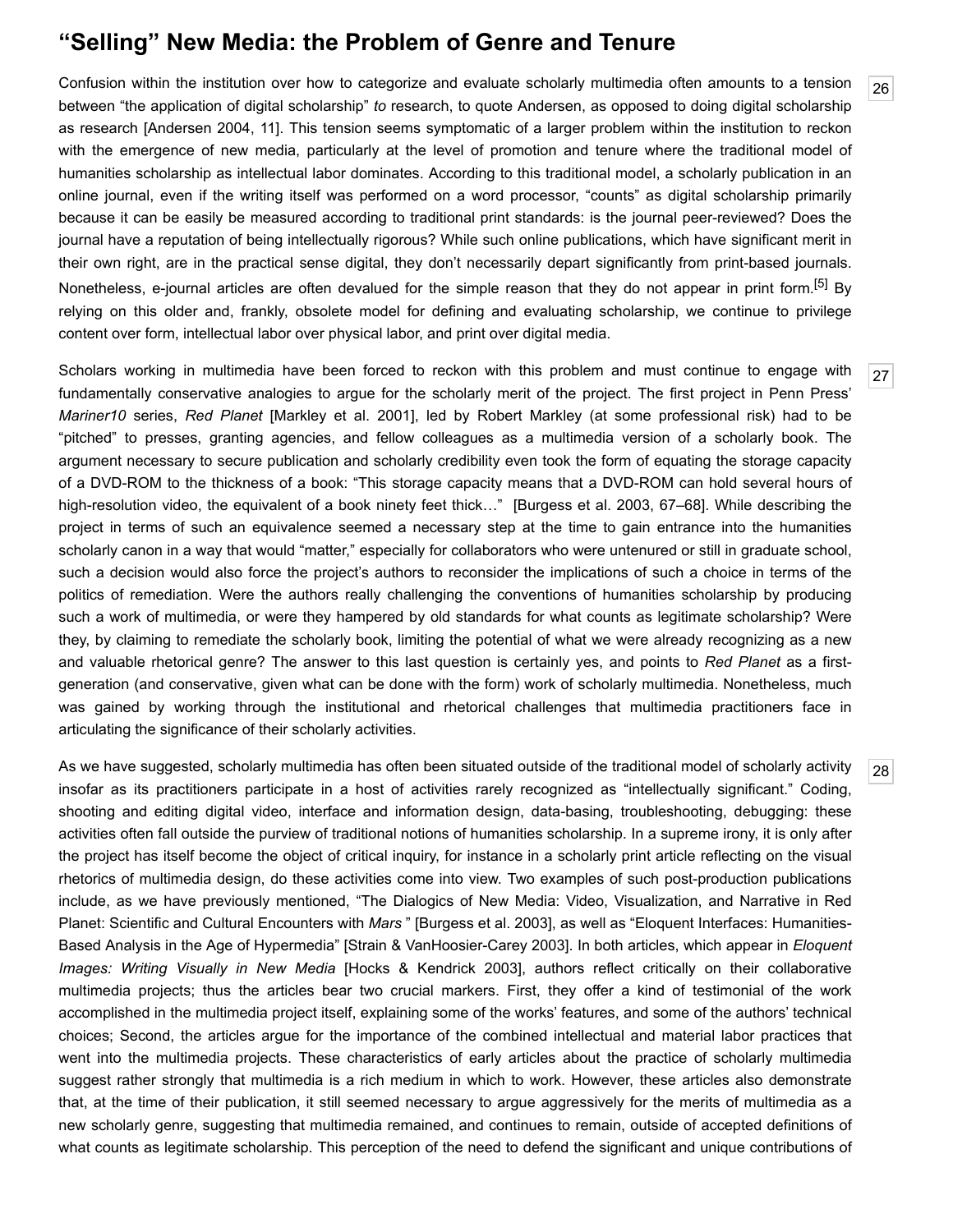multimedia has been of particular concern for scholars who have embraced multimedia production as their primary research activity despite obvious professional challenges and risks. More importantly, the emergence of scholarly multimedia points to a fundamental conflict between traditional views of the humanities scholar and the new digital scholar who threatens to reveal the former's purchase on reality.

<span id="page-10-0"></span>One way to trace the origins of the traditionalist view is to situate evaluations of humanities research in terms of its perceived difference from natural or social sciences research. Multimedia, because it relies overtly on digital technologies, has been historically situated in an intermediary position between these two disciplines. The definition of digital scholarship offered by the traditional model depends on seeing scientific research as quantitative and graphical and humanities research as textual and/or rhetorical. Even when humanities scholarship does make use of visual or graphical content, for instance in art history, the graphical nature of the scholarship is commonly viewed as the subject of the investigation (akin to scientific data) rather than a rhetorical or research tool (akin to a graphical representation of the data). Scholarly multimedia, on the other hand, relies heavily on graphical interfaces, navigational schemas, and visual layout as well as text as essential rhetorical tools for the construction of arguments and the production of meaning. In this way, multimedia occupies a liminal space between or even beyond science and humanities as a new mode of scholarship and is, as a consequence, battered by traditional definitions of what constitutes *research* within the humanities. Is research found in the production stage or embodied within the final new media object? Is it the rhetorical analysis one produces as part of the multimedia work, or the analysis one writes about the production process, or the rhetorical analysis one writes about the new media object? Ironically, because new media work has been so hampered by accepted models of humanities scholarship that privilege content over form and intellectual labor over technical labor, the temptation exists to see print-articles or books about multimedia as more valid than the multimedia work itself. In fact, a host of well-known "multimedia" scholars have themselves never actually practiced multimedia. This is by no means to suggest that scholarship *about* multimedia is not valid or important or that all critics of multimedia must, themselves, become practitioners (in the same way that we would not expect literary critics to also become poets or novelists). Rather, we should take care not to confuse storage medium (book versus multimedia) with rhetorical genre (book versus multimedia) lest we fall into the trap of technological determinism, or worse, technophobia, when evaluating the merits of a scholarly work.

<span id="page-10-1"></span>One way to draw ourselves out of this bind is to pay attention to the key overlap between representationalism (what humanities scholars are assumed to do) and performativity (what bodies and machines are assumed to do) in the context of the technologies we work with in producing multimedia. In *Embodying Technesis*, and later in *Bodies in Code*, Mark Hansen calls for a deeper understanding of the role embodiment plays in producing reality ([[Hansen 2000](#page-12-11)], [\[Hansen 2006\]](#page-13-8)). At the same time, he argues, we must develop a more robust, materialist account of the ontological role of technology. Technological change, he states, is so foundational to human experience that it has taken on an "extracultural, extrasocial dimension" [\[Hansen 2000](#page-12-11), 3]. This transformation invites us to reconsider technology in terms of its resistance to "explicit cultural thematization" or "representational capture" so that we can come to understand technology as an agent of "material complexification" that does not rely solely on cognition or human intervention for its evolution ([[Hansen 2000,](#page-12-11) 56], [\[Hansen 2006,](#page-13-8) 19]).

<span id="page-10-2"></span>Hansen's argument in both books, that we must move beyond a representationalist understanding of humankind's relationship to technology by focusing on embodiment, suggests that we should also rethink our own identity as scholars and intellectuals, in particular the ways in which our scholarly activities are bound up at a very deep level with the technologies we use to practice our craft. We believe scholarly multimedia offers a promising answer to Hansen's call insofar as it can truly perform at the nexus of what Hayles calls our posthuman "mindbodies" [[Hayles 2005](#page-13-7), 7]. Technology does not merely assist us as representationalist scholars. Rather, it transforms us into embodied agents.

# **Performing Scholarship: A Radical (Technological) Act**

<span id="page-10-3"></span>In complicating the traditional academic model of disembodied intellectual activity, scholarly multimedia tends toward what Andrew Pickering calls the "performative idiom," a model that foregrounds the material agencies (both human and nonhuman) that emerge as essential to the scholarly production of knowledge [[Pickering 1995](#page-13-18), 7]. Scholarly multimedia stands as an unruly and undisciplined body of work that challenges humanities scholars' claims about what we "do"

[30](#page-10-1)

[31](#page-10-2)

[32](#page-10-3)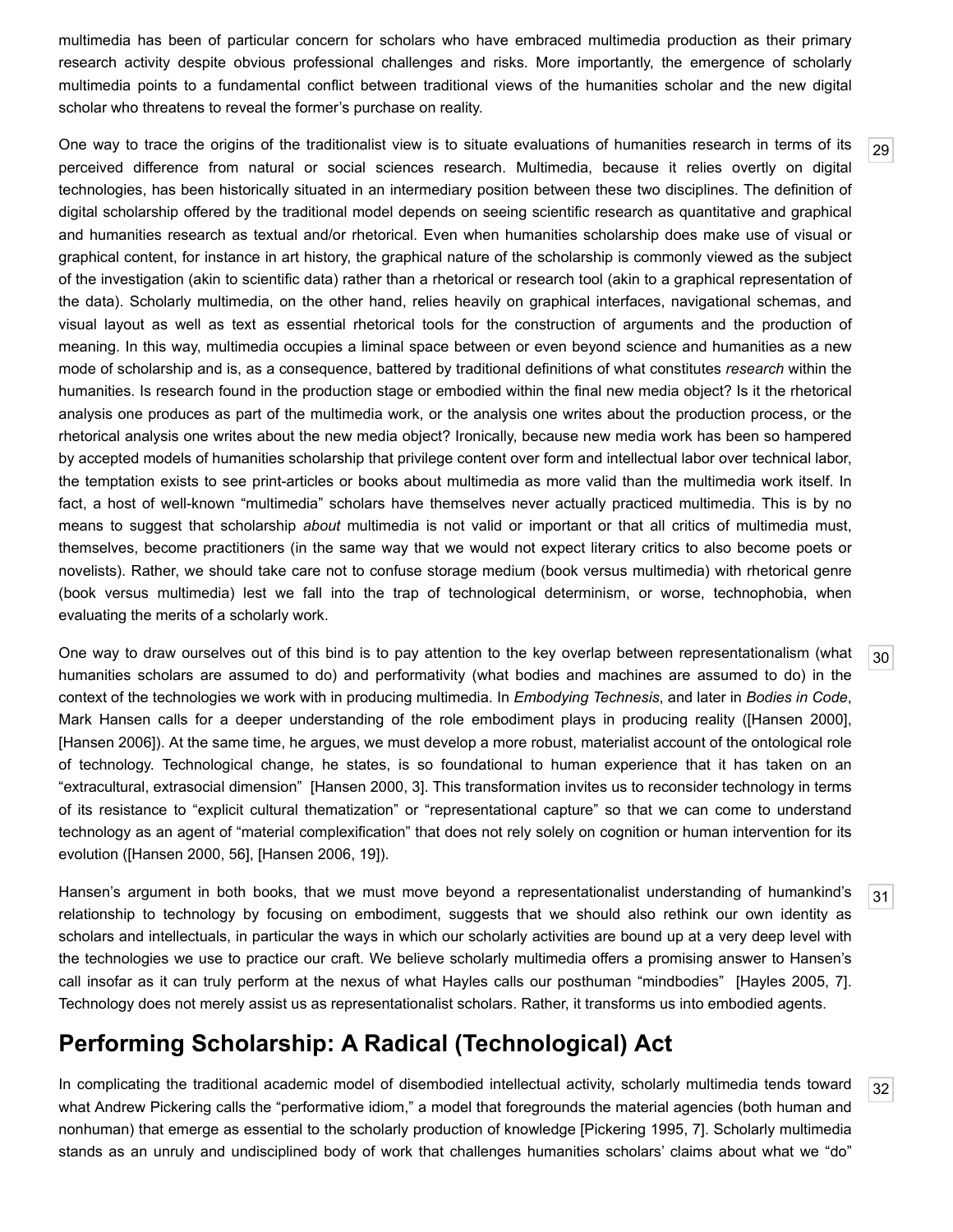precisely because it changes what we do at the material level, revealing that what has been overvalued all along is the immaterial, intellectual act that has often been conceived of as existing independently from social, institutional, and material contexts. In this respect, scholarly multimedia makes visible what Marcel O'Gorman calls the *material remainder*, "the repressed technological element of humanities scholarship" [\[O'Gorman 2006,](#page-13-19) 6]. This material remainder includes the material-technical labor practices of multimedia scholars as well as the material contexts and constraints of the scholarly production of knowledge in general.

<span id="page-11-2"></span>[33](#page-11-2) By making these aspects of scholarly practice visible, multimedia reveals the repressed other, the material monster if you will, of scholarly production and invites scholars working in this genre to take seriously O'Gorman's recommendation that we engage with the materiality of our own knowledge-productions:

If the remainder is hidden or repressed, monstrous "other" of the conventional academic discourse, then those who seek to change that conventional discourse might engage in a science of *anagnorisis* ; that is, a science of invention and knowledge-production that depends on a face-toface encounter with the monster. [\[O'Gorman 2006,](#page-13-19) 4]

In part, this engagement can be achieved by making visible the strategies that scholars employ to construct arguments that are valued for their capacity to produce closure and containment, and to construct a scholarly subject-of-writing as a hyper-rational, often-disembodied subject, a subject described by Bruno Latour in *Pandora's Hope* as a "mind-in-avat" [\[Latour 1999](#page-13-20), 12]. The denial of the material remainder of writing is too horrible to contemplate for long: Latour's formulation of a giant brain floating in a vat of fluid attached by wires to a CPU, or worse, a typewriter, or, still worse, pen and paper. A single pattern, a single brain, a single author alone in a small dark room, immersed in the gray matter of others who came before. This is the image cultivated by the notion of an "immaterial" disembodied humanities scholar resistant to rediscovering the materiality of his or her own activities.

<span id="page-11-3"></span>In "Interactive Technology and the Remediation of the Subject of Writing," Michelle Kendrick writes that early critical discourse about the revolutionary nature of hypertext centered on its supposed ability to better reflect the way we think — in nonlinear, networked associations. Such claims, she argues, depend on a dubious double logic: that through its intensification of media technologies, hypertext erases mediation. "This double logic," Kendrick continues, "promises metaphysical transcendence, while paradoxically grounding such transcendence in technology's materiality and specificity" [\[Kendrick 2001](#page-13-11), 233]. Kendrick's crucial insight, that all subjects-of-writing are produced by and through material-technological interventions, invites us to reconsider traditional print-based scholarship in order to uncover this double-logic. Her critique reveals the incoherence of the subject-of-writing that is covered over by media-specific strategies such as dense, esoteric, often impersonal academic prose, complex citation practices, as well as the conventions of single-authorship. Such strategies continue to set the standards by which we define and judge ourselves as scholars, and this evaluation is extended through the peer-review process as well as through the promotion and tenure process. Multimedia threatens to undermine the establishment of these standards, not because, as early hypertext enthusiasts claimed, it disperses the writing subject over vast networks or because it liberates the reader from the tyranny of the disembodied, single author. Rather, scholarly multimedia threatens to re-embody the heretofore disembodied intellectual by embracing a more performative mode or, to borrow from feminist philosopher of science Nancy Tuana, an *interactionist* mode of scholarly practice that emphasizes the "emergent interplay" between "human materiality and the materiality of the more than human" [\[Tuana 2001,](#page-13-1) 221–223]. The multimedia scholar, by taking seriously the materiality of knowledge production, embodies an intellectual identity that is dispersed over material, rhetorical, and technical networks — a crucial transformation that must be acknowledged when assessing "what counts" as scholarly activity in the academy.

#### **Notes**

#### <span id="page-11-0"></span>[1] [\[Hayles 1999a](#page-13-13)], [\[Hayles 1999b](#page-13-14)], [[Hayles 2005](#page-13-7)]

<span id="page-11-1"></span>[2] In *Remediation: Understanding New Media*, Jay David Bolter and Richard Grusin have framed the contest among media forms in terms of what they call "remediation," which describes the ways media "compete" with one another for cultural significance. Bolter and Grusin are among many critics — N. Katherine Hayles, Mark Hansen, Friedrich Kittler, Jerome McGann — concerned with what they regard as a rivalry between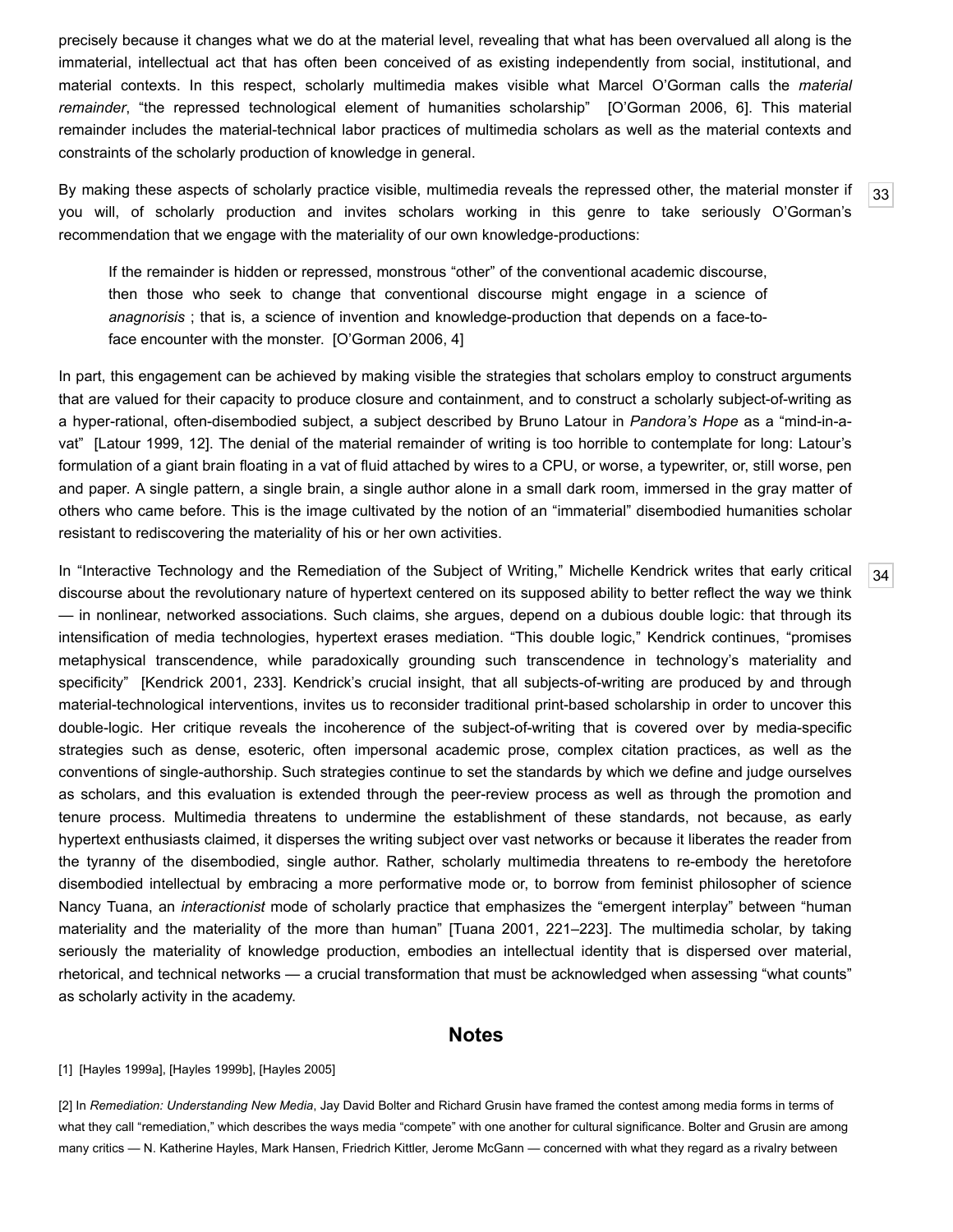new media and old media (comprising what Hayles has called the "new media ecology"). One form that this competition has taken among humanities scholars is what Hocks and Kendrick describe as the "new battleground between word and image," where word stands in for the old and image stands in for the new. Hocks and Kendrick point out, however, that word and image, like old and new media, have always operated dialogically, rather than dichotomously, in a "dynamic interplay" [[Hocks & Kendrick 2003](#page-13-10), 1]. Within the academy this supposed rivalry must also be seen as a convenient narrative that sutures over two underlying anxieties: anxiety of obsolescence among critics who perceive themselves as working in "old media," and on a more fundamental level, anxiety regarding the status of the human (and humanism, and the humanities) in relation to technology.

<span id="page-12-4"></span>[3] Willard McCarty, in *Humanities Computing*, looks to engineering as occupying the mid-point between science and humanities insofar as engineering leads to the "genesis of new knowledge," yet not through scientific experimentation (although it does depend on an interaction with scientific knowledge) nor through a philosophical detachment from materiality [\[McCarty 2005,](#page-13-21) 51]. The new media practitioner, as engineer, facilitates the emergence of new knowledge by interacting with the material world.

<span id="page-12-6"></span>[4] Notably, Keller Easterling and Rick Prelinger's *Call it Home: The House That Private Enterprise Built* [\[Easterling & Prelinger 1992\]](#page-12-12), from the pioneering Voyager series of laserdiscs and CD-ROMs produced in the late 80s and early 90s; Greg VanHoosier-Carey and Ellen Strain's grant-supported Griffith in Context: A Multimedia Exploration of D. W. Griffith's The Birth of a Nation [[Strain & VanHoosier-Carey 2004](#page-13-22)], distributed by Norton; and the University of Pennsylvania Press's *Mariner10* DVD-rom series working at the boundaries of science and the humanities, which includes such titles as *Red Planet: Scientific and Cultural Encounters with Mars* [[Markley et al. 2001](#page-13-17)], *Medicine and Humanistic Understanding* [[Vannatta et al. 2005\]](#page-14-1), and *Biofutures: Owning Body Parts and Information* [\[Mitchell et al. 2008](#page-13-23)]. Eastgate Press, long the preeminent home for literary hypertexts, has also extended its primary mandate to publish electronic fiction, and has embraced scholarly work such as Roderick Coover's *Cultures in Webs* [[Coover 2002\]](#page-12-13).

<span id="page-12-9"></span>[5] An important example of an online journal that resists being easily reduced to a digital equivalent of a print journal is *Electronic Book Review*, edited by Joseph Tabbi, which departs from the traditional linear layout of a journal by relying instead on "threads," each of which has its own editor. In this way, *EBR* is able to expand out in multiple directions simultaneously and the content of a particular topic is not confined to a single issue.

#### **Works Cited**

- <span id="page-12-3"></span>**Aarseth 1997** Aarseth, Espen J. *Cybertext: Perspectives on Ergodic Literature*. Baltimore: The Johns Hopkins University Press, 1997.
- <span id="page-12-5"></span>**Andersen 2004** Andersen, D.l>. "Introduction". In D.L. Andersen, ed., *Digital Scholarship in the Tenure, Promotion, and Review Process*. London: ME Sharpe, 2004. pp. 3-24.
- <span id="page-12-0"></span>**Ball 2004** Ball, C.E. "Show, not tell: The value of new media scholarship". *Computers and Composition* 21 (2004), pp. 403- 425.
- <span id="page-12-8"></span>**Bolter & Grusin 2000** Bolter, Jay David, and Richard Grusin. *Remediation: Understanding New Media*. Cambridge: MIT Press, 2000.
- <span id="page-12-10"></span>**Burgess et al. 2003** Burgess, H.J., J. Hamming and R. Markley. "The Dialogics of New Media: Video, Visualization, and Narrative in Red Planet: Scientific and Cultural Encounters with Mars". In M.E. Hocks and M.R. Kendrick, eds., *Eloquent Images: Word and Image in the Age of New Media*. Cambridge: MIT Press, 2003. pp. 61-85.
- <span id="page-12-13"></span>**Coover 2002** Coover, R. *Cultures in Webs: Working in Hypermedia with the Documentary Image*. Watertown: Eastgate Systems Inc, 2002.
- <span id="page-12-7"></span>**Coover 2008** Coover, R. *Unknown Territories: Voyage Into the Unknown*. 2008. [http://www.unknownterritories.org](http://www.unknownterritories.org/).
- <span id="page-12-1"></span>**Drucker 2002** Drucker, J. "Theory as Praxis: The Poetics of Electronic Textuality (review)". *Modernism/Modernity* 9: 4 (2002), pp. 683-691.
- <span id="page-12-12"></span>**Easterling & Prelinger 1992** Easterling, K., and R. Prelinger. *Call It Home: The House that Private Enterprise Built*. The Voyager Company, 1992.
- <span id="page-12-2"></span>**Grusin 1996** Grusin, R. "What is an Electronic Author? Theory and the Technological Fallacy". In R. Markley, ed., *Virtual Realities and Its Discontents*. Baltimore: Johns Hopkins University Press, 1996. pp. 39-53.
- **Gutierrez** Gutierrez, J.B. *Literatronic: Adaptive Digital Narrative*. [http://www.literatronic.com/src/initium.aspx.](http://www.literatronic.com/src/initium.aspx)

<span id="page-12-11"></span>**Hansen 2000** Hansen, M.B.N. *Embodying Technesis: Technology Beyond Writing*. Ann Arbor: University of Michigan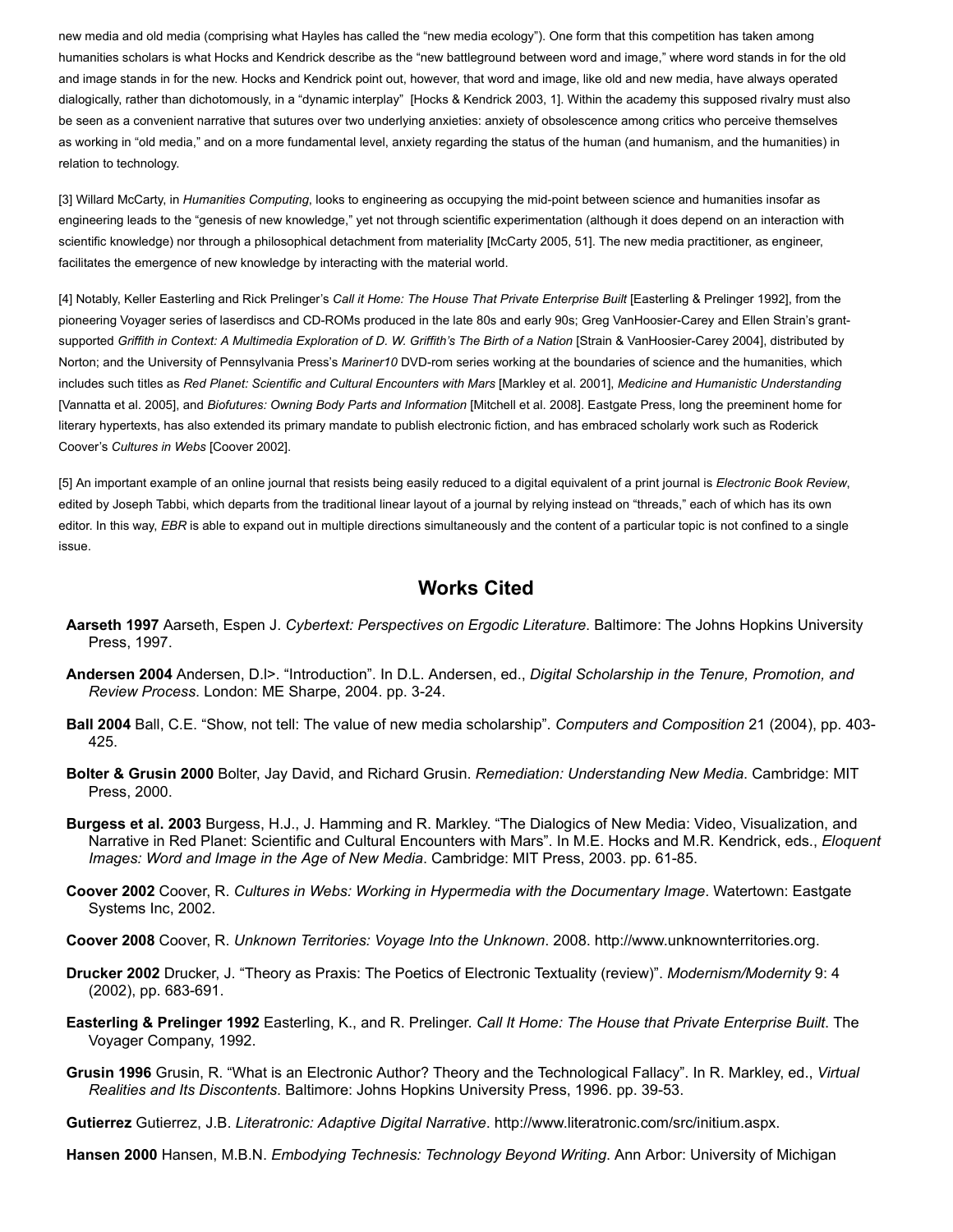Press, 2000.

<span id="page-13-8"></span>**Hansen 2006** Hansen, Mark B. N. *Bodies in Code: Interfaces with Digital Media*. New York: Routledge, 2006.

- <span id="page-13-3"></span>**Haraway 2004** Haraway, D.J. "Modest\_Witness@Second\_Millennium". In *The Haraway Reader*. New York: Routledge, 2004. pp. 223-250.
- <span id="page-13-13"></span>**Hayles 1999a** Hayles, N.K. "The Condition of Virtuality". In P. Lunenfeld, ed., *The Digital Dialectic: New Essays on New Media*. Cambridge: MIT Press, 2000. pp. 68-94.
- <span id="page-13-14"></span>**Hayles 1999b** Hayles, N. Katherine. *How we Became Posthuman:Virtual Bodies in Cybernetics, Literature, and Informatics*. Chicago: University of Chicago Press, 1999.

<span id="page-13-6"></span>**Hayles 2002** Hayles, N. Katherine. *Writing Machines*. Cambridge, MA: MIT Press, 2002.

- <span id="page-13-7"></span>**Hayles 2005** Hayles, N. Katherine. *My Mother Was a Computer: Digital Subjects and Literary Texts*. Chicago: University of Chicago Press, 2005.
- <span id="page-13-4"></span>**Hockey 2000** Hockey, Susan. *Electronic Texts in the Humanities*. Oxford: Oxford University Press, 2000.
- <span id="page-13-10"></span>**Hocks & Kendrick 2003** Hocks, Mary E., and Michelle R. Kendrick. "Introduction: Eloquent Images". In *Eloquent Images: Word and Image in the Age of New Media*. Cambridge: MIT Press, 2003. pp. 1-16.
- <span id="page-13-11"></span>**Kendrick 2001** Kendrick, M.R. "Interactive Technology and the Remediation of the Subject of Writing". *Configurations* 9: 2 (2001), pp. 231-251.
- <span id="page-13-2"></span>**Kirschenbaum 2008** Kirschenbaum, Matthew. *Mechanisms: New Media and the Forensic Imagination*. Cambridge: MIT Press, 2008.
- <span id="page-13-12"></span>**Kittler 1999** Kittler, Friedrich. *Gramophone, Film, Typewriter*. Translated by Geoffrey Winthrop-Young and Michael Wutz. Stanford: Stanford University Press, 1999.
- <span id="page-13-9"></span>**Latour 1993** Latour, Bruno. *We Have Never Been Modern*. Translated by C. Porter. Cambridge: Harvard University Press, 1993.
- <span id="page-13-20"></span>**Latour 1999** Latour, Bruno. *Pandora's Hope: Essays on the Reality of Science Studies*. Cambridge: Harvard University Press, 1999.
- <span id="page-13-17"></span>**Markley et al. 2001** Markley, R., H. Higgs, M. Kendrick and H.J. Burgess. *Red Planet: Scientific and Cultural Encounters with Mars*. Philadelphia: University of Philadelphia Press, 2001.
- <span id="page-13-21"></span>**McCarty 2005** McCarty, Willard. *Humanities Computing*. New York and Basingstoke: Palgrave Macmillan, 2005.
- <span id="page-13-5"></span>**McGann 2004** McGann, Jerome J. *Radiant Textuality: Literature After the World Wide Web*. New York: Palgrave Macmillan, 2004.
- <span id="page-13-0"></span>**Mitchell 2003** Mitchell, W.J. *M++: The Cyborg Self and the Networked City*. Cambridge: MIT Press, 2003.
- <span id="page-13-23"></span>**Mitchell et al. 2008** Mitchell, R., H.J. Burgess and P. Thurtle. *Biofutures: Owning Body Parts and Information*. Philadelphia: University of Philadelphia Press, 2008.
- <span id="page-13-15"></span>**O'Gorman 2005** O'Gorman, M. *DREADMILL*. 2004-2005. [http://www.dreadmill.net](http://www.dreadmill.net/).
- <span id="page-13-19"></span>**O'Gorman 2006** O'Gorman, M. *E-Crit: Digital Media, Critical Theory, and the Humanities*. Toronto: University of Toronto Press, 2006.
- <span id="page-13-18"></span>**Pickering 1995** Pickering, A. *The Mangle of Practice: Time, Agency, and Science*. Chicago: University of Chicago Press, 1995.
- <span id="page-13-16"></span>**Strain & VanHoosier-Carey 2003** Strain, E., and G. VanHoosier-Carey. "Eloquent Interfaces: Humanities-Based Analysis in the Age of Hypermedia". In M. Hocks and M. Kendrick, eds., *Eloquent Images: Word and Image in the Age of New Media*. Cambridge: MIT Press, 2003. pp. 257-281.
- <span id="page-13-22"></span>**Strain & VanHoosier-Carey 2004** Strain, E., and G. VanHoosier-Carey. *Griffith In Context: A Multimedia Exploration of D. W. Griffith's The Birth of a Nation*. New York: W.W. Norton Company, 2004.
- <span id="page-13-1"></span>**Tuana 2001** Tuana, N. "Material Locations : An Interactionist Alternative to Realism/Social Constuctivism". In N. Tuana and S. Morgen, eds., *Engendering Rationalities*. Albany: SUNY Press, 2001. pp. 221-243.